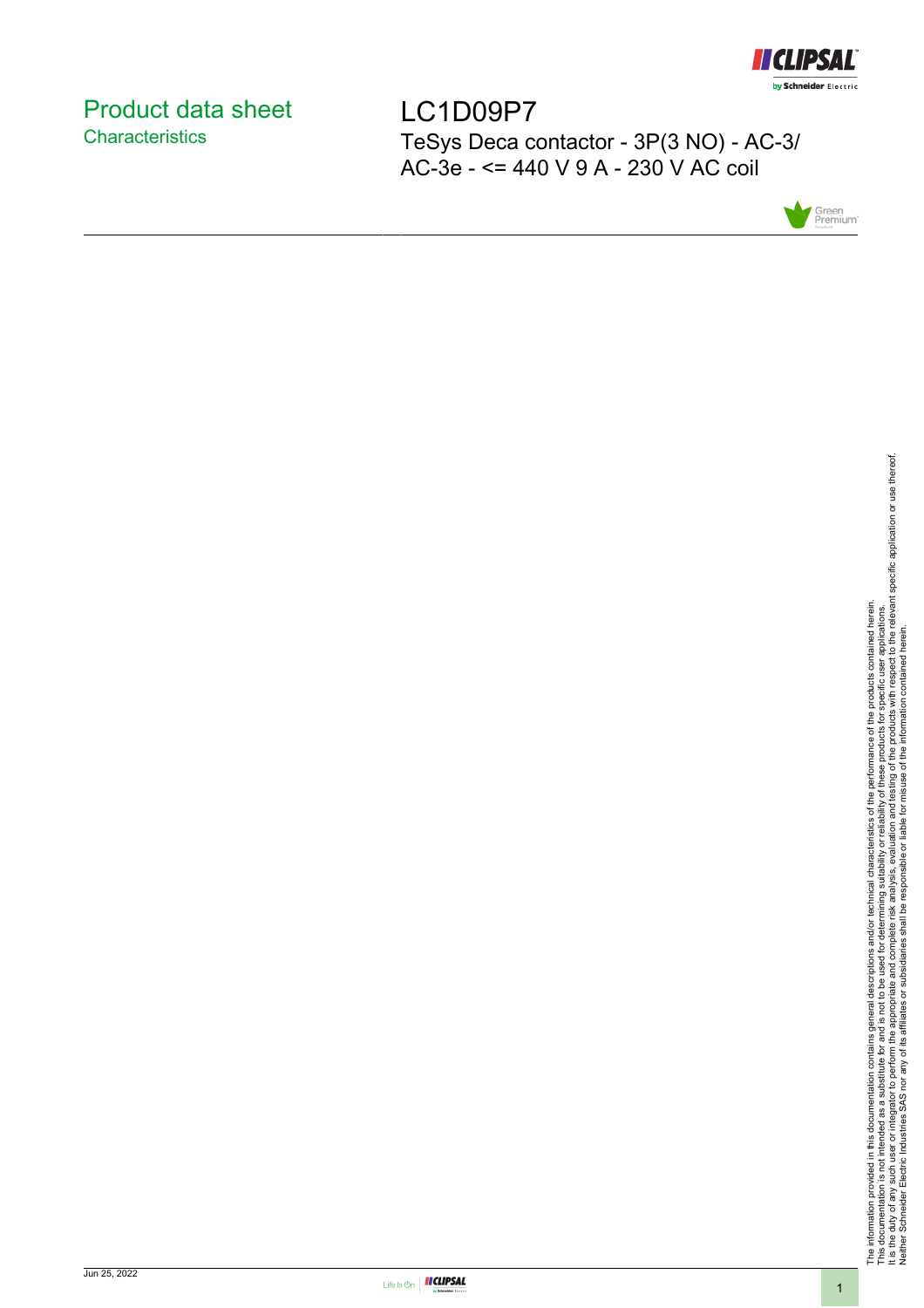

| Main                                           |                                                                                                                                                                                                                                                                                                                                                                                                                                                     |
|------------------------------------------------|-----------------------------------------------------------------------------------------------------------------------------------------------------------------------------------------------------------------------------------------------------------------------------------------------------------------------------------------------------------------------------------------------------------------------------------------------------|
| Range                                          | TeSys<br><b>TeSys Deca</b>                                                                                                                                                                                                                                                                                                                                                                                                                          |
| Product name                                   | TeSys D<br><b>TeSys Deca</b>                                                                                                                                                                                                                                                                                                                                                                                                                        |
| Product or component<br>type                   | Contactor                                                                                                                                                                                                                                                                                                                                                                                                                                           |
| Device short name                              | LC <sub>1</sub> D                                                                                                                                                                                                                                                                                                                                                                                                                                   |
| Contactor application                          | Resistive load<br>Motor control                                                                                                                                                                                                                                                                                                                                                                                                                     |
| Utilisation category                           | $AC-4$<br>$AC-1$<br>$AC-3$<br>AC-3e                                                                                                                                                                                                                                                                                                                                                                                                                 |
| Poles description                              | 3P                                                                                                                                                                                                                                                                                                                                                                                                                                                  |
| Power pole contact<br>composition              | 3 NO                                                                                                                                                                                                                                                                                                                                                                                                                                                |
| [Ue] rated operational<br>voltage              | Power circuit: <= 690 V AC 25400 Hz<br>Power circuit: <= 300 V DC                                                                                                                                                                                                                                                                                                                                                                                   |
| [le] rated operational<br>current              | 9 A (at <60 °C) at <= 440 V AC AC-3 for power<br>circuit<br>25 A (at <60 °C) at <= 440 V AC AC-1 for power<br>circuit<br>9 A (at <60 $^{\circ}$ C) at <= 440 V AC AC-3e for power<br>circuit                                                                                                                                                                                                                                                        |
| Motor power kW                                 | 2.2 KW at 220230 V AC 50/60 Hz (AC-3)<br>4 KW at 380400 V AC 50/60 Hz (AC-3)<br>4 KW at 415440 V AC 50/60 Hz (AC-3)<br>5.5 KW at 500 V AC 50/60 Hz (AC-3)<br>5.5 KW at 660690 V AC 50/60 Hz (AC-3)<br>2.2 KW at 400 V AC 50/60 Hz (AC-4)<br>2.2 KW at 220230 V AC 50/60 Hz (AC-3e)<br>4 KW at 380400 V AC 50/60 Hz (AC-3e)<br>4 KW at 415440 V AC 50/60 Hz (AC-3e)<br>5.5 KW at 500 V AC 50/60 Hz (AC-3e)<br>5.5 kW at 660690 V AC 50/60 Hz (AC-3e) |
| Motor power HP (UL /<br>CSA)                   | 1 Hp at 230/240 V AC 50/60 Hz for 1 phase motors<br>2 Hp at 200/208 V AC 50/60 Hz for 3 phases motors<br>2 Hp at 230/240 V AC 50/60 Hz for 3 phases motors<br>5 Hp at 460/480 V AC 50/60 Hz for 3 phases motors<br>7.5 Hp at 575/600 V AC 50/60 Hz for 3 phases<br>motors<br>0.33 hp at 115 V AC 50/60 Hz for 1 phase motors                                                                                                                        |
| Control circuit type                           | AC at 50/60 Hz                                                                                                                                                                                                                                                                                                                                                                                                                                      |
| [Uc] control circuit<br>voltage                | 230 V AC 50/60 Hz                                                                                                                                                                                                                                                                                                                                                                                                                                   |
| Auxiliary contact<br>composition               | $1 NQ + 1 NC$                                                                                                                                                                                                                                                                                                                                                                                                                                       |
| [Uimp] rated impulse<br>withstand voltage      | 6 kV conforming to IEC 60947                                                                                                                                                                                                                                                                                                                                                                                                                        |
| Overvoltage category                           | Ш                                                                                                                                                                                                                                                                                                                                                                                                                                                   |
| [Ith] conventional free<br>air thermal current | 25 A (at 60 °C) for power circuit<br>10 A (at 60 °C) for signalling circuit                                                                                                                                                                                                                                                                                                                                                                         |
| Irms rated making<br>capacity                  | 250 A at 440 V for power circuit conforming to IEC<br>60947<br>140 A AC for signalling circuit conforming to IEC<br>60947-5-1<br>250 A DC for signalling circuit conforming to IEC<br>60947-5-1                                                                                                                                                                                                                                                     |
| Rated breaking capacity                        | 250 A at 440 V for power circuit conforming to IEC<br>60947                                                                                                                                                                                                                                                                                                                                                                                         |
| [Icw] rated short-time<br>withstand current    | 105 A 40 °C - 10 s for power circuit<br>210 A 40 °C - 1 s for power circuit<br>30 A 40 °C - 10 min for power circuit<br>61 A 40 °C - 1 min for power circuit<br>100 A - 1 s for signalling circuit<br>120 A - 500 ms for signalling circuit<br>140 A - 100 ms for signalling circuit                                                                                                                                                                |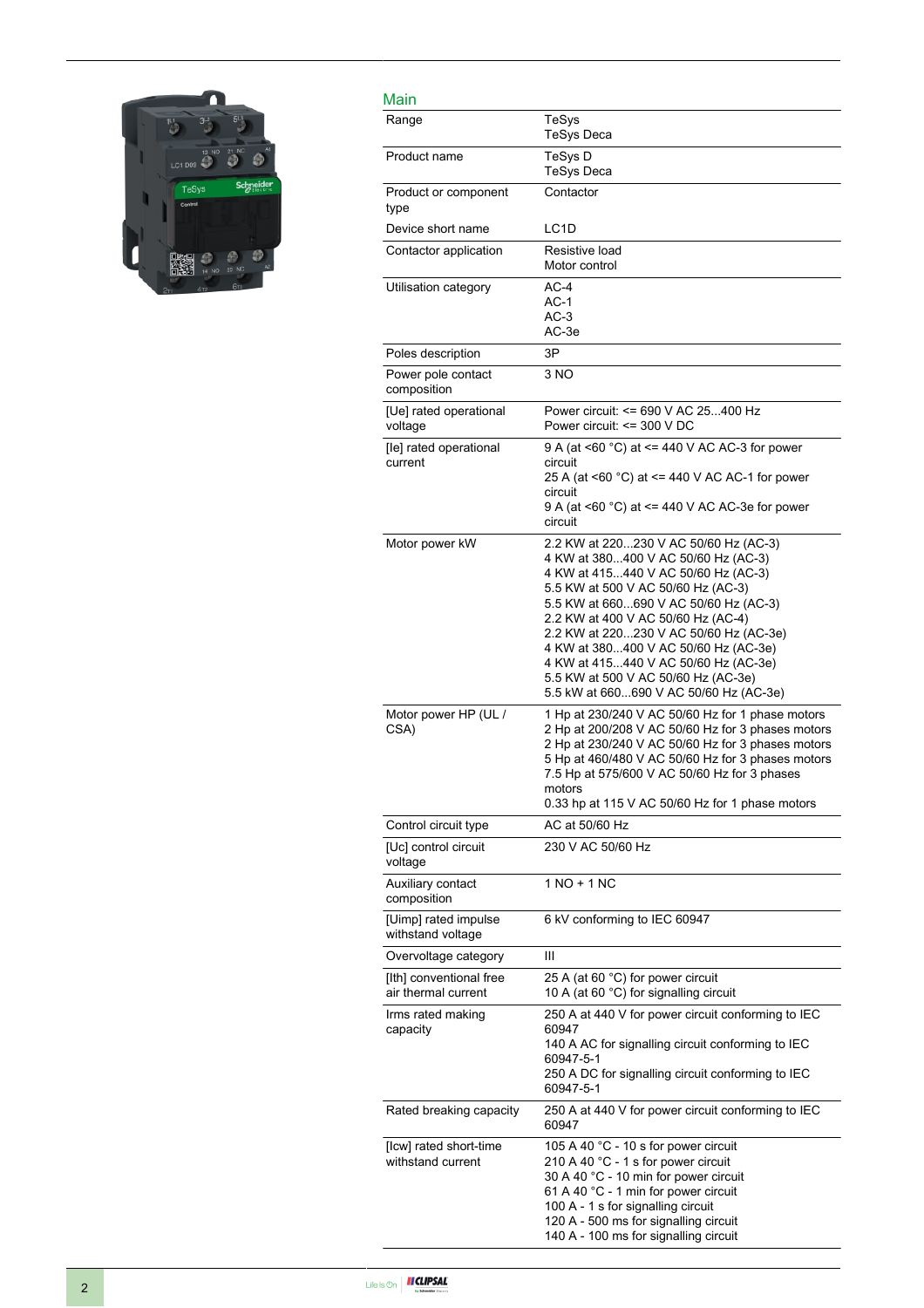| Associated fuse rating           | 10 A gG for signalling circuit conforming to IEC<br>60947-5-1<br>25 A gG at <= 690 V coordination type 1 for power<br>circuit<br>20 A gG at <= 690 V coordination type 2 for power<br>circuit                                                                                                                                                                                                                                                                                                                                                                                                                                                                                                                                                                                                                                                                                                                                                                                                                                                                                                                                                                                                                                                    |  |  |
|----------------------------------|--------------------------------------------------------------------------------------------------------------------------------------------------------------------------------------------------------------------------------------------------------------------------------------------------------------------------------------------------------------------------------------------------------------------------------------------------------------------------------------------------------------------------------------------------------------------------------------------------------------------------------------------------------------------------------------------------------------------------------------------------------------------------------------------------------------------------------------------------------------------------------------------------------------------------------------------------------------------------------------------------------------------------------------------------------------------------------------------------------------------------------------------------------------------------------------------------------------------------------------------------|--|--|
| Average impedance                | 2.5 mOhm - Ith 25 A 50 Hz for power circuit                                                                                                                                                                                                                                                                                                                                                                                                                                                                                                                                                                                                                                                                                                                                                                                                                                                                                                                                                                                                                                                                                                                                                                                                      |  |  |
| [Ui] rated insulation<br>voltage | Power circuit: 690 V conforming to IEC 60947-4-1<br>Power circuit: 600 V CSA certified<br>Power circuit: 600 V UL certified<br>Signalling circuit: 690 V conforming to IEC 60947-1<br>Signalling circuit: 600 V CSA certified<br>Signalling circuit: 600 V UL certified                                                                                                                                                                                                                                                                                                                                                                                                                                                                                                                                                                                                                                                                                                                                                                                                                                                                                                                                                                          |  |  |
| Electrical durability            | 0.6 Mcycles 25 A AC-1 at Ue <= 440 V<br>2 Mcycles 9 A AC-3 at Ue <= 440 V<br>2 Mcycles 9 A AC-3e at Ue <= 440 V                                                                                                                                                                                                                                                                                                                                                                                                                                                                                                                                                                                                                                                                                                                                                                                                                                                                                                                                                                                                                                                                                                                                  |  |  |
| Power dissipation per<br>pole    | 1.56 W AC-1<br>0.2 W AC-3<br>0.2 W AC-3e                                                                                                                                                                                                                                                                                                                                                                                                                                                                                                                                                                                                                                                                                                                                                                                                                                                                                                                                                                                                                                                                                                                                                                                                         |  |  |
| Front cover                      | With                                                                                                                                                                                                                                                                                                                                                                                                                                                                                                                                                                                                                                                                                                                                                                                                                                                                                                                                                                                                                                                                                                                                                                                                                                             |  |  |
| Mounting support                 | Rail<br>Plate                                                                                                                                                                                                                                                                                                                                                                                                                                                                                                                                                                                                                                                                                                                                                                                                                                                                                                                                                                                                                                                                                                                                                                                                                                    |  |  |
| Standards                        | CSA C22.2 No 14<br>EN 60947-4-1<br>EN 60947-5-1<br>IEC 60947-4-1<br>IEC 60947-5-1<br><b>UL 508</b><br>IEC 60335-1                                                                                                                                                                                                                                                                                                                                                                                                                                                                                                                                                                                                                                                                                                                                                                                                                                                                                                                                                                                                                                                                                                                                |  |  |
| Product certifications           | GOST<br>BV<br>LROS (Lloyds register of shipping)<br><b>DNV</b><br><b>CSA</b><br><b>RINA</b><br>CCC<br>UL<br>GL<br><b>UKCA</b>                                                                                                                                                                                                                                                                                                                                                                                                                                                                                                                                                                                                                                                                                                                                                                                                                                                                                                                                                                                                                                                                                                                    |  |  |
| Connections - terminals          | Power circuit: screw clamp terminals 1 cable(s) 1<br>4 mm <sup>2</sup> flexible without cable end<br>Power circuit: screw clamp terminals 2 cable(s) 1<br>4 mm <sup>2</sup> flexible without cable end<br>Power circuit: screw clamp terminals 1 cable(s) 1<br>4 mm <sup>2</sup> flexible with cable end<br>Power circuit: screw clamp terminals 2 cable(s) 1<br>2.5 mm <sup>2</sup> flexible with cable end<br>Power circuit: screw clamp terminals 1 cable(s) 1<br>4 mm <sup>2</sup> solid without cable end<br>Power circuit: screw clamp terminals 2 cable(s) 1<br>4 mm <sup>2</sup> solid without cable end<br>Control circuit: screw clamp terminals 1 cable(s) 1<br>4 mm <sup>2</sup> flexible without cable end<br>Control circuit: screw clamp terminals 2 cable(s) 1<br>4 mm <sup>2</sup> flexible without cable end<br>Control circuit: screw clamp terminals 1 cable(s) 1<br>4 mm <sup>2</sup> flexible with cable end<br>Control circuit: screw clamp terminals 2 cable(s) 1<br>2.5 mm <sup>2</sup> flexible with cable end<br>Control circuit: screw clamp terminals 1 cable(s) 1<br>4 mm <sup>2</sup> solid without cable end<br>Control circuit: screw clamp terminals 2 cable(s) 1<br>4 mm <sup>2</sup> solid without cable end |  |  |
| <b>Tightening torque</b>         | Power circuit: 1.7 N.m - on screw clamp terminals -<br>with screwdriver flat $\varnothing$ 6 mm<br>Power circuit: 1.7 N.m - on screw clamp terminals -<br>with screwdriver Philips No 2<br>Control circuit: 1.7 N.m - on screw clamp terminals -<br>with screwdriver flat $\varnothing$ 6 mm<br>Control circuit: 1.7 N.m - on screw clamp terminals -<br>with screwdriver Philips No 2<br>Control circuit: 1.7 N.m - on screw clamp terminals -<br>with screwdriver pozidriv No 2<br>Power circuit: 2.5 N.m - on screw clamp terminals -<br>with screwdriver pozidriv No 2                                                                                                                                                                                                                                                                                                                                                                                                                                                                                                                                                                                                                                                                       |  |  |

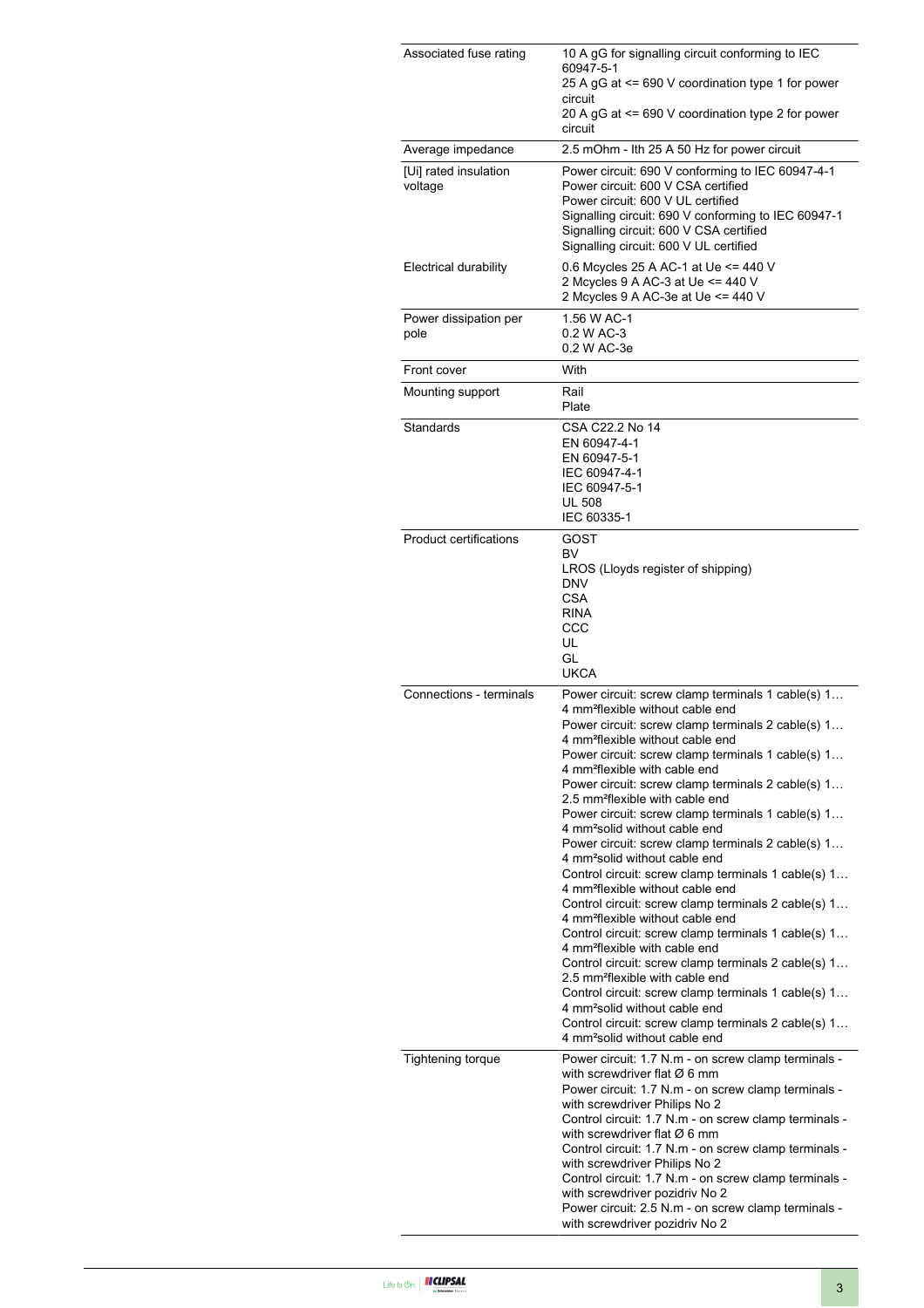| Operating time           | 1222 ms closing<br>419 ms opening                                                                                                                                          |
|--------------------------|----------------------------------------------------------------------------------------------------------------------------------------------------------------------------|
| Safety reliability level | B10d = 1369863 cycles contactor with nominal load<br>conforming to EN/ISO 13849-1<br>B10d = 20000000 cycles contactor with mechanical<br>load conforming to EN/ISO 13849-1 |
| Mechanical durability    | 15 Mcycles                                                                                                                                                                 |
| Maximum operating rate   | 3600 cyc/h 60 °C                                                                                                                                                           |

### **Complementary**

| Coil technology                 | Without built-in suppressor module                                                                                                                                                   |  |  |
|---------------------------------|--------------------------------------------------------------------------------------------------------------------------------------------------------------------------------------|--|--|
| Control circuit voltage limits  | 0.30.6 Uc (-4070 °C): drop-out AC 50/60 Hz<br>0.81.1 Uc (-4060 °C) operational AC 50 Hz<br>0.851.1 Uc (-4060 °C): operational AC 60 Hz<br>11.1 Uc (6070 °C): operational AC 50/60 Hz |  |  |
| Inrush power in VA              | 70 VA 60 Hz cos phi 0.75 (at 20 °C)<br>70 VA 50 Hz cos phi 0.75 (at 20 °C)                                                                                                           |  |  |
| Hold-in power consumption in VA | 7.5 VA 60 Hz cos phi 0.3 (at 20 °C)<br>7 VA 50 Hz cos phi 0.3 (at 20 °C)                                                                                                             |  |  |
| Heat dissipation                | 23 W at 50/60 Hz                                                                                                                                                                     |  |  |
| Auxiliary contacts type         | Type mechanically linked 1 NO + 1 NC conforming to IEC 60947-5-1<br>Type mirror contact 1 NC conforming to IEC 60947-4-1                                                             |  |  |
| Signalling circuit frequency    | 25400 Hz                                                                                                                                                                             |  |  |
| Minimum switching current       | 5 mA for signalling circuit                                                                                                                                                          |  |  |
| Minimum switching voltage       | 17 V for signalling circuit                                                                                                                                                          |  |  |
| Non-overlap time                | 1.5 Ms on de-energisation between NC and NO contact<br>1.5 ms on energisation between NC and NO contact                                                                              |  |  |
| Insulation resistance           | > 10 MOhm for signalling circuit                                                                                                                                                     |  |  |

#### Environment

| IP degree of protection                                                                                                                                                                               | IP20 front face conforming to IEC 60529                                |  |
|-------------------------------------------------------------------------------------------------------------------------------------------------------------------------------------------------------|------------------------------------------------------------------------|--|
| Climatic withstand                                                                                                                                                                                    | Conforming to IACS E10<br>Conforming to IEC 60947-1 Annex Q category D |  |
| Protective treatment                                                                                                                                                                                  | TH conforming to IEC 60068-2-30                                        |  |
| Pollution degree                                                                                                                                                                                      | 3                                                                      |  |
| Ambient air temperature for operation                                                                                                                                                                 | $-4060 °C$<br>6070 °C with derating                                    |  |
| Ambient air temperature for storage                                                                                                                                                                   | $-6080 °C$                                                             |  |
| Operating altitude                                                                                                                                                                                    | $03000$ m                                                              |  |
| Fire resistance                                                                                                                                                                                       | 850 °C conforming to IEC 60695-2-1                                     |  |
| Mechanical robustness<br>Vibrations contactor open: 2 Gn, 5300 Hz<br>Vibrations contactor closed: 4 Gn, 5300 Hz<br>Shocks contactor open: 10 Gn for 11 ms<br>Shocks contactor closed: 15 Gn for 11 ms |                                                                        |  |
| Height                                                                                                                                                                                                | 77 mm                                                                  |  |
| Width                                                                                                                                                                                                 | 45 mm                                                                  |  |
| Depth                                                                                                                                                                                                 | 86 mm                                                                  |  |
| Net weight                                                                                                                                                                                            | $0.32$ kg                                                              |  |

# Packing Units

| Unit Type of Package 1       | <b>PCE</b>        |
|------------------------------|-------------------|
| Number of Units in Package 1 |                   |
| Package 1 Weight             | 353.0 g           |
| Package 1 Height             | 5 cm              |
| Package 1 width              | $9.2 \text{ cm}$  |
| Package 1 Length             | $11.2 \text{ cm}$ |
| Unit Type of Package 2       | S <sub>02</sub>   |
| Number of Units in Package 2 | 20                |
| Package 2 Weight             | 7.515 kg          |
| Package 2 Height             | $15 \text{ cm}$   |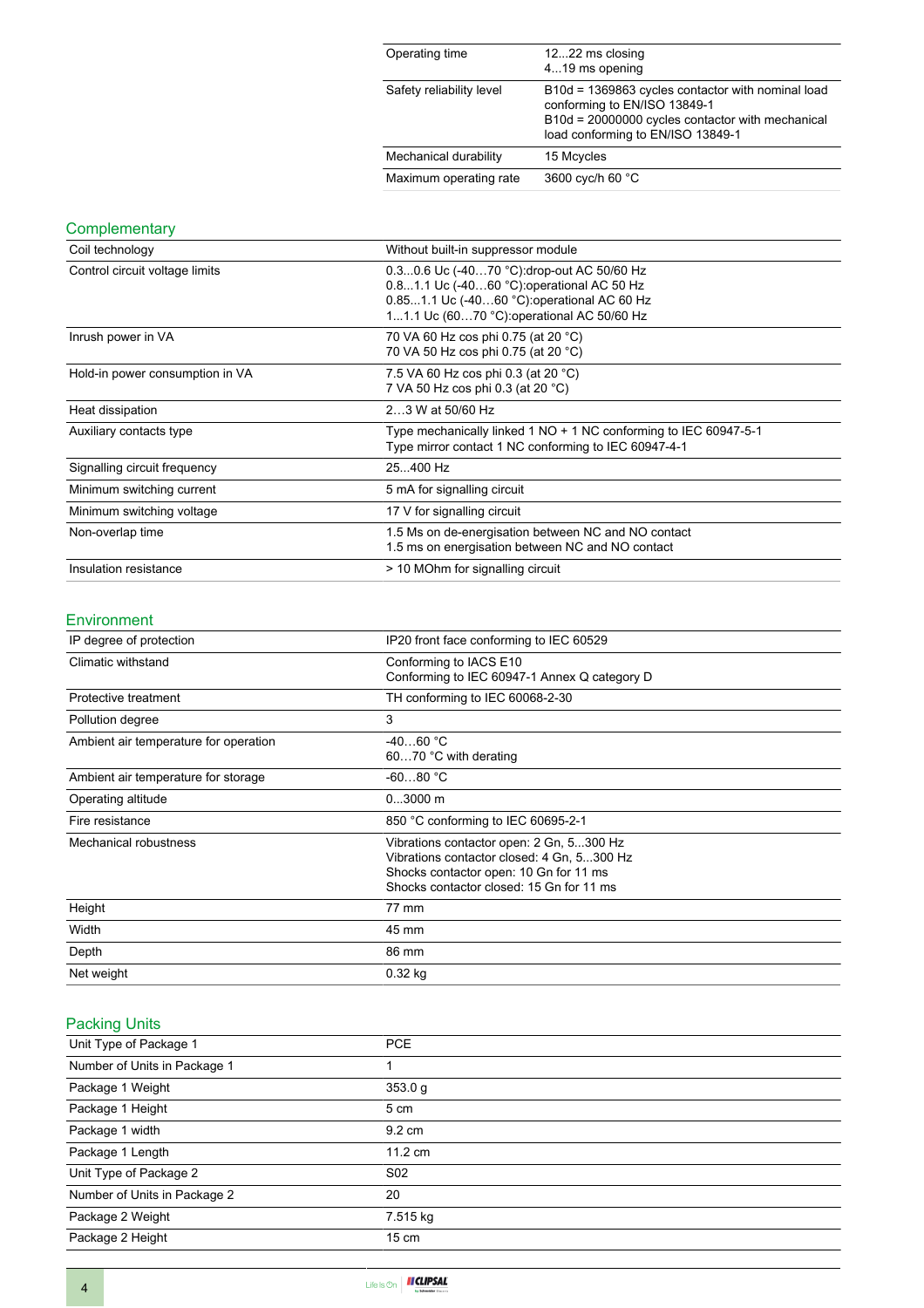| Package 2 width              | 30 cm     |
|------------------------------|-----------|
| Package 2 Length             | 40 cm     |
| Unit Type of Package 3       | P06       |
| Number of Units in Package 3 | 320       |
| Package 3 Weight             | 128.74 kg |
| Package 3 Height             | 80 cm     |
| Package 3 width              | 80 cm     |
| Package 3 Length             | 60 cm     |

## Offer Sustainability

| Sustainable offer status        | Green Premium product                                                                                                          |  |  |
|---------------------------------|--------------------------------------------------------------------------------------------------------------------------------|--|--|
| <b>REACh Regulation</b>         | <b>E</b> REACh Declaration                                                                                                     |  |  |
| REACh free of SVHC              | Yes                                                                                                                            |  |  |
| <b>EU RoHS Directive</b>        | Compliant EPEU RoHS Declaration                                                                                                |  |  |
| Toxic heavy metal free          | Yes                                                                                                                            |  |  |
| Mercury free                    | Yes                                                                                                                            |  |  |
| RoHS exemption information      | <b>E</b> Yes                                                                                                                   |  |  |
| China RoHS Regulation           | China RoHS Declaration                                                                                                         |  |  |
| <b>Environmental Disclosure</b> | <b>E</b> Product Environmental Profile                                                                                         |  |  |
| <b>Circularity Profile</b>      | End Of Life Information                                                                                                        |  |  |
| <b>WEEE</b>                     | The product must be disposed on European Union markets following specific<br>waste collection and never end up in rubbish bins |  |  |
| <b>PVC</b> free                 | Yes                                                                                                                            |  |  |
|                                 |                                                                                                                                |  |  |

#### Contractual warranty

Warranty 18 months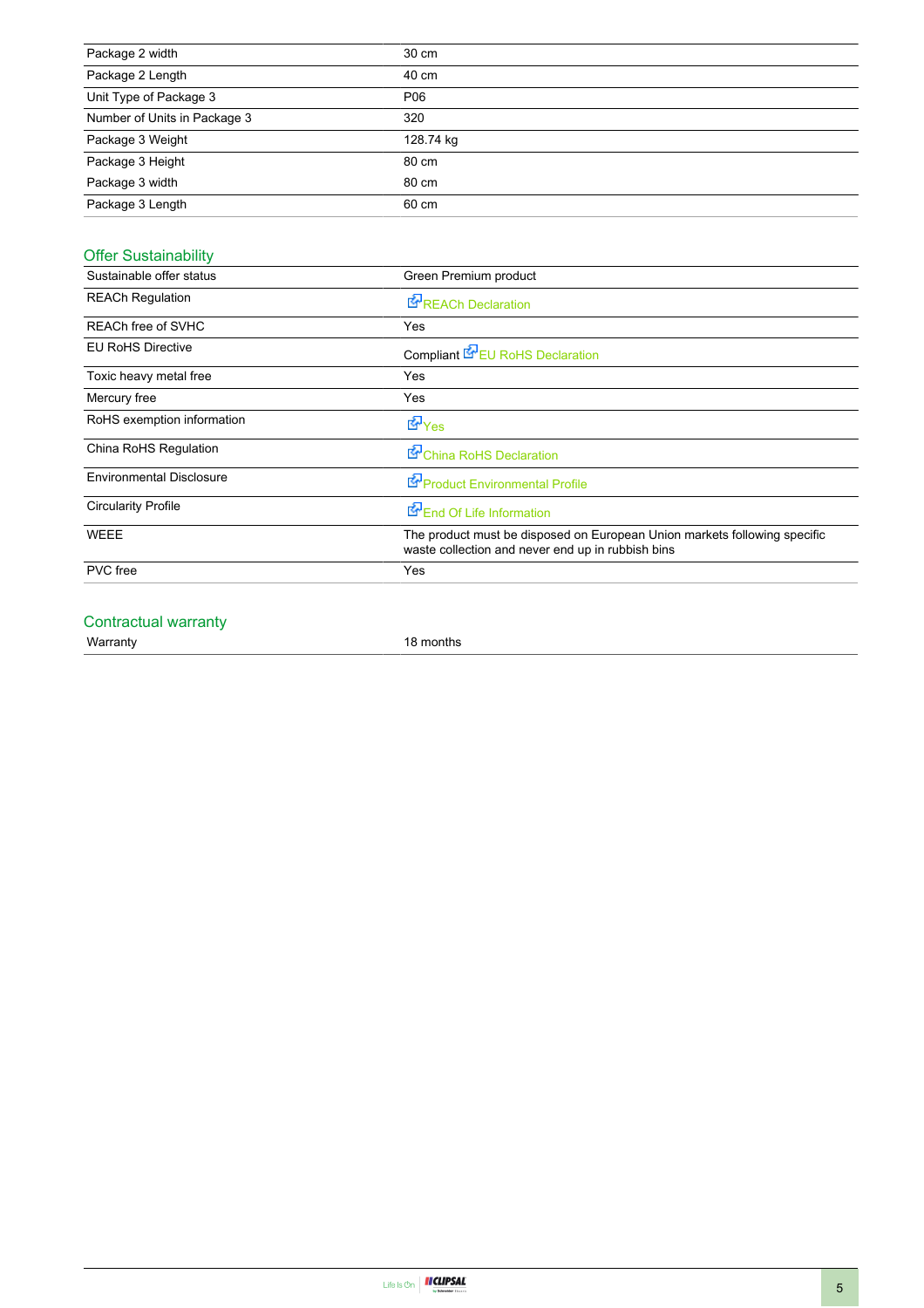Product data sheet Dimensions Drawings

# LC1D09P7

Dimensions



(1) Including LAD 4BB<br>(2) Minimum electrical

Minimum electrical clearance

| LC1                                                            |                                   | D09D18      | D093D123             | D099D129 |
|----------------------------------------------------------------|-----------------------------------|-------------|----------------------|----------|
| $\sf b$                                                        | without add-on blocks             | 77          | 99                   | 80       |
| b1                                                             | with LAD 4BB                      | 94          | 107                  | 95.5     |
| with LA4<br>$D \bullet 2$                                      | $110^{(1)}$                       | $123^{(1)}$ | $111.5^{(1)}$        |          |
| with LA4<br>DF, DT                                             | $119^{(1)}$                       | $132^{(1)}$ | 120.5 <sup>(1)</sup> |          |
| with LA4<br>DW, DL                                             | $126^{(1)}$                       | $139^{(1)}$ | $127.5^{(1)}$        |          |
| $\mathbf c$                                                    | without cover or add-on blocks    | 84          | 84                   | 84       |
| with<br>cover,<br>without<br>add-on<br>blocks                  | 86                                | 86          | 86                   |          |
| c1                                                             | with LAD N or C (2 or 4 contacts) | 117         | 117                  | 117      |
| c2                                                             | with LA6 DK10, LAD 6K10           | 129         | 129                  | 129      |
| c3                                                             | with LAD T, R, S                  | 137         | 137                  | 137      |
| with LAD<br><b>T</b> , <b>R</b> ,<br>S and<br>sealing<br>cover | 141                               | 141         | 141                  |          |
| (1)                                                            | Including LAD 4BB.                |             |                      |          |